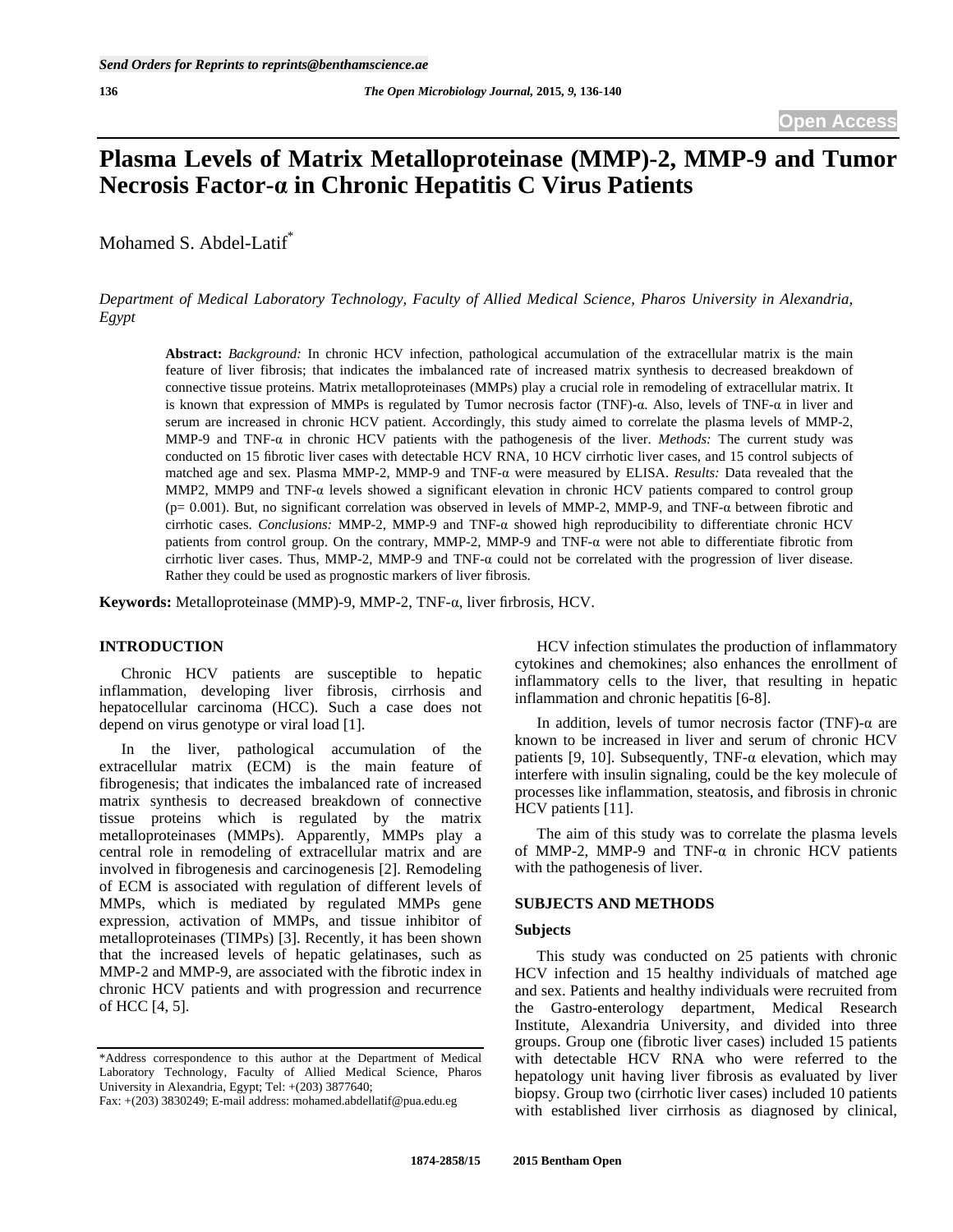laboratory, and sonographic data. All were selected to have advanced degree of liver fibrosis as detected histopathologically using the Metavir scoring system (F1- F4). Group three (control  $=$  F0) included 15 healthy individuals with normal liver function tests, normal complete blood picture, no HCV and/or HBV infection, and normal abdominal ultrasound examination.

 Group one and two met the following inclusion criteria: no diabetes mellitus, no co- infection with HBV, no evidence of hepatocellular carcinoma and no schistosomiasis. Also, they were seropositive for antibodies to HCV genotype 4 as detected by ELISA technique and HCV genotyping, positive for HCV RNA by PCR and did not receive any interferon therapy. Ethical approval for the study was obtained from the local ethical committee of the Medical Research Institute.

 All individuals, after obtaining an informed consent, were subjected to routine laboratory investigation, ultrasound examination and percutaneous ultrasound-assisted needle liver biopsy; similarly, as described in our previously published data [12].

#### Assessment of plasma MMP-2, MMP-9 and TNF- $\alpha$  levels

 Enzyme linked immune-sorbent assay (ELISA) kits (RayBio® Human, USA) were used to evaluate plasma levels of MMP-2, MMP-9 and TNF- $\alpha$  according to manufacturer recommendation.

#### **Statistical analysis**

 Data obtained in the present study were statistically evaluated using SPSS version 15 (SPSS Inc., Chicago, IL, USA.). Numerical data were expressed as mean  $\pm$  SD and the analyses were considered statistically significant at a two-sided  $P \leq 0.05$ . Receiver operating characteristic (ROC) analysis was performed to determine the diagnostic significance of MMP-2, MMP-9 and TNF- $\alpha$ . ROC curve was plotted to analyze recommended cut-off values for MMP-2, MMP-9 and TNF- $\alpha$ ; also to differentiate between F1–F4 and F0. The area under the ROC curve (AUC) denotes the diagnostic performance of the marker. Agreement of this cutoff value for MMP-2, MMP-9 and TNF- $\alpha$  was expressed in sensitivity, specificity, positive predictive value, negative predictive value and accuracy. Significance of the test results is quoted as two-tailed probabilities, using student *t*-test.

## **RESULTS**

 Results that obtained from routine laboratory investigation, ultrasound examination and percutaneous ultrasound-assisted needle liver biopsy were clearly shown in our previously published study [12].

MMP-2, MMP-9 and TNF- $\alpha$  levels were measured in all plasma samples, from control subjects and chronic HCV patients, using ELISA technique.

## **Assessment of plasma MMP-2**

 Plasma levels of MMP-2 in group three (control subjects) ranged from 0.24 – 0.46 ng/mL with mean value of 0.34  $\pm$ 0.07 ng/mL. In chronic HCV patients (group one and group two), plasma levels of MMP-2 ranged from 0.41 – 1.65

ng/mL with mean value of  $0.80 \pm 0.35$  ng/mL. Mean level of plasma MMP-2 was significantly higher in chronic HCV patients when compared to the control group,  $(p<0.001)$ . Consequently, a positive significant correlation of MMP-2 levels was observed for discriminating chronic HCV patients (Metavir score F1-F4, as revealed by liver biopsy) from control group (F0) (Fig. **1a**). On the contrary, levels of MMP-2 in fibrotic and that in cirrhotic cases were not significantly correlated (p=0.166; data not shown). Therefore, MMP-2 could not be used in differentiating fibrotic cases (F1-F3) from cirrhotic cases (F4).

#### **Assessment of plasma MMP-9**

 Plasma levels of MMP-9 in group three (control subjects) ranged from 2.61 – 3.05 ng/mL with mean value of 2.97  $\pm$ 0.13 ng/mL. In chronic HCV patients (group one and group two), plasma levels of MMP-9 ranged from 3.20 – 3.37 ng/mL with mean value of  $3.27 \pm 0.04$  ng/mL. Mean level of plasma MMP-9 was significantly higher in chronic HCV patients when compared to the control group,  $(p<0.001)$ . Consequently, a positive significant correlation of MMP-9 levels was observed for discriminating chronic HCV patients (Metavir score F1-F4, as revealed by liver biopsy) from control group (F0) (Fig. **1b**). On the contrary, levels of MMP-9 in fibrotic and that in cirrhotic cases were not significantly correlated (p=0.157; data not shown). Therefore, MMP-9 could not be used in differentiating fibrotic cases (F1-F3) from cirrhotic cases (F4).

### **Assessment of plasma TNF-**

Plasma levels of TNF- $\alpha$  in group three (control subjects) ranged from 0.14 – 0.17 pg/mL with mean value of 0.15  $\pm$ 0.01 pg/mL. In chronic HCV patients (group one and group two), plasma levels of TNF- $\alpha$  ranged from  $0.32 - 0.43$ pg/mL with mean value of  $0.36 \pm 0.03$  pg/mL. Mean level of plasma TNF- $\alpha$  was significantly higher in chronic HCV patients when compared to the control group,  $(p<0.001)$ . Consequently, a positive significant correlation of TNF- $\alpha$ levels was observed for discriminating chronic HCV patients (Metavir score F1-F4, as revealed by liver biopsy) from control group (F0) (Fig. 1c). On the contrary, levels of  $TNF-\alpha$  in fibrotic and that in cirrhotic cases were not significantly correlated (p=0.760; data not shown). Therefore, TNF- $\alpha$ could not be used in differentiating fibrotic cases (F1-F3) from cirrhotic cases (F4).

 ROC curve analysis was performed to determine the diagnostic significance of MMP-2 and MMP-9 compared to TNF- $\alpha$  (Fig. (2a), Table 1). The sensitivity, specificity, and accuracy of MMP-2, MMP-9 and TNF- $\alpha$  for discriminating control group (F0) from chronic HCV patients (F1-F4) were 100% each. The area under ROC curve (AUC) was 1.000 each (p<0.001). However, the closer the AUC value of one, the better the overall diagnostic performance of the test. On the other hand MMP-2, MMP-9 and TNF- $\alpha$  were failed to discriminate fibrotic cases (group one, F1-F3) from cirrhotic cases (group two, F4) (Fig. (**2b**), Table **2**).

#### **DISCUSSION**

 In liver diseases, determining the stage of fibrosis is of great importance for improved diagnosis, prognosis and administration of the effective therapy [13].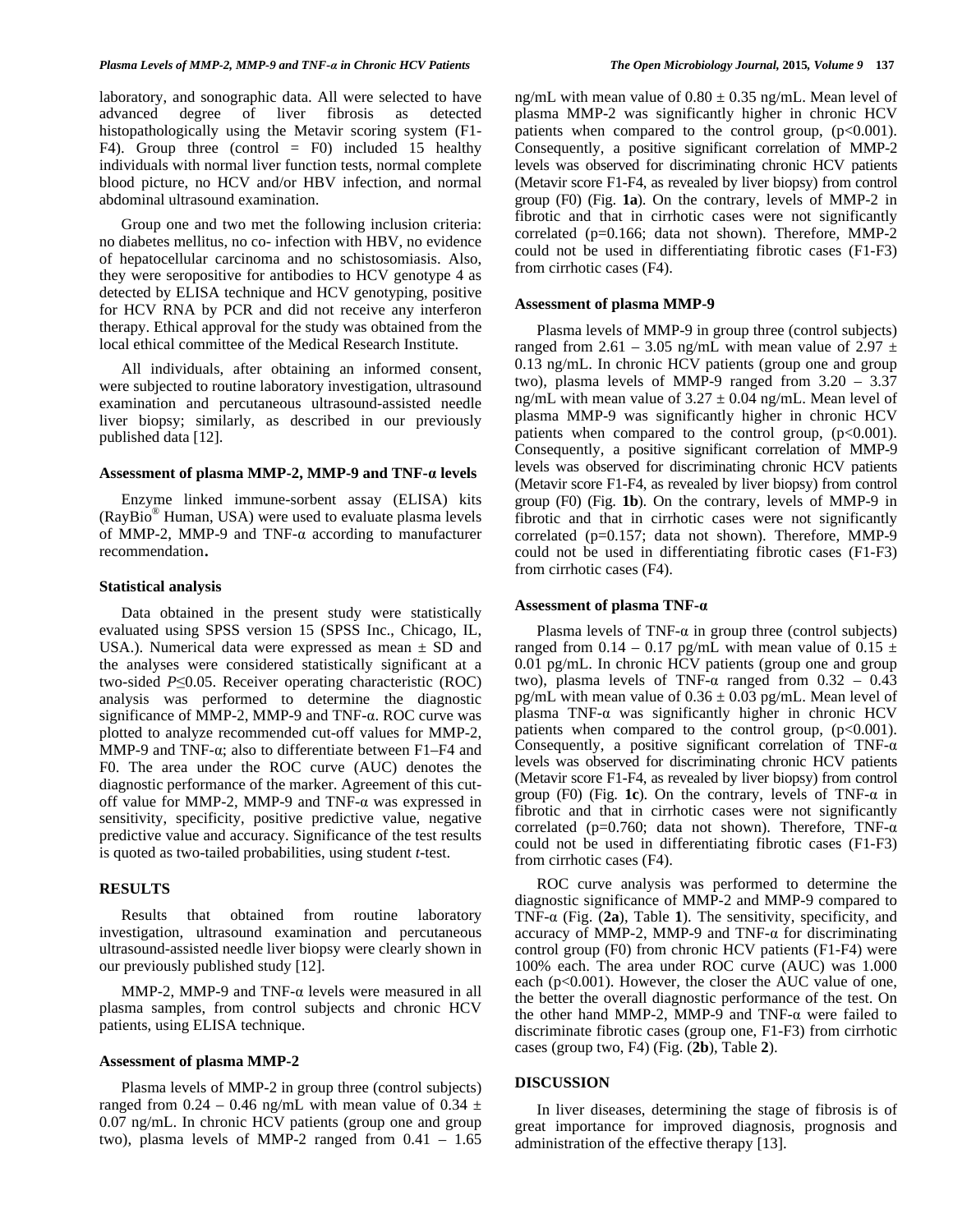

**Fig. (1).** The distribution values of (a) MMP-2, (b) MMP-9 and (c) TNF- $\alpha$  levels around the cut-off. F1-F4 = chronic HCV patients, and F0 = healthy control, according to Metavir score.

 The potential role of MMP-2 for prognosis of liver fibrosis remains unclear, due to contradictory data was reported in different studies [14, 15]. On the contrary, it has been shown that MMP-9 has a great value in the diagnosis of hepatocellular carcinoma; However, a study showed that MMP-9 levels were not significantly correlated to the fibrotic index of the liver in chronic HCV patients [16, 17].

Also, TNF- $\alpha$  appears to play a key role in the necroinflammatory processes occurring in the liver of chronic HCV patients. An independent association has been noted between hepatic inflammatory activity and the level of TNF-mRNA. A positive significant correlation has been shown between serum TNF- $\alpha$  levels and the severity of hepatic inflammation in some but not all cases [18].

 The present study was designated to correlate the levels of MMP-2, MMP-9 and TNF- $\alpha$  with the pathogenesis of chronic liver diseases (CLD) caused by HCV, it also aimed at using them as possible non-invasive serum markers for liver fibrosis. Accordingly, we measured the levels of MMP2, MMP9 and TNF- $\alpha$  in 40 cases (25 chronic HCV patients and 15 healthy control subjects).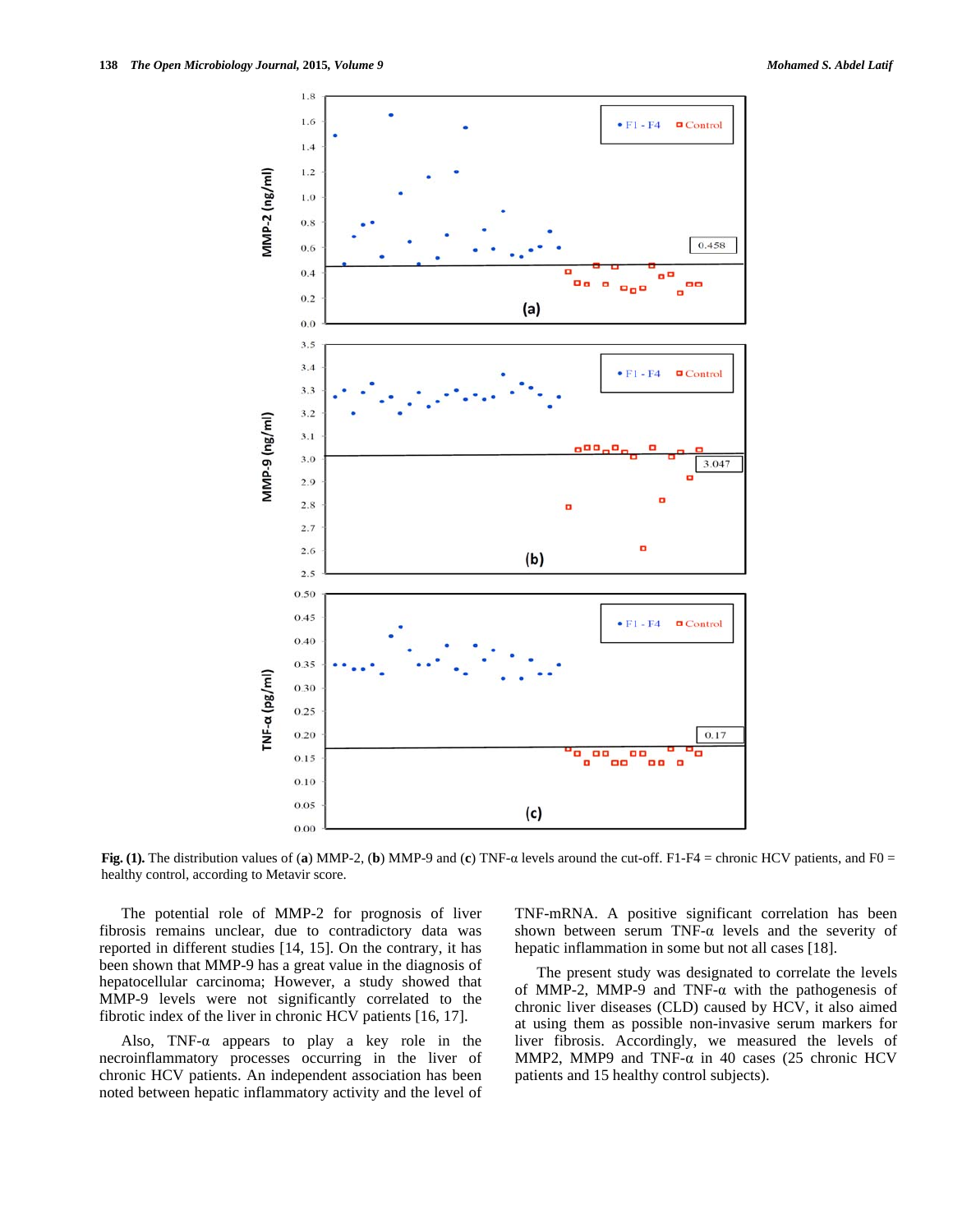

Fig. (2). ROC curve of MMP-2, MMP-9 and TNF- $\alpha$  levels for discriminating: (a) chronic HCV patients (F1-F4) from healthy control (F0), and (**b**) fibrotic cases (F1-F3) from cirrhotic cases (F4).

Table 1. Sensitivity, specificity and accuracy for TNF- $\alpha$ , MMP-2 and MMP-9 in control (F0) and chronic HCV patients (F1-F4).

|               | $Cut-off$   | of cases)<br>$\mathbf{E}$<br>ġ, | (No. of cases)<br>F1-F4 | AUC      | p value | Sensitivity | Specificity | PPV   | NPV   | Accuracy |
|---------------|-------------|---------------------------------|-------------------------|----------|---------|-------------|-------------|-------|-------|----------|
| TNF- $\alpha$ | $\leq 0.17$ | 15                              | $\mathbf{0}$            | $1.000*$ | < 0.001 | 100.0       | 100.0       | 100.0 | 100.0 | 100.0    |
|               | >0.17       | $\overline{0}$                  | 25                      |          |         |             |             |       |       |          |
| $MMP-2$       | $\leq 0.46$ | 15                              | $\mathbf{0}$            | $1.000*$ | < 0.001 | 100.0       | 100.0       | 100.0 | 100.0 | 100.0    |
|               | >0.46       | $\overline{0}$                  | 25                      |          |         |             |             |       |       |          |
| $MMP-9$       | $\leq$ 3.05 | 15                              | $\mathbf{0}$            | $1.000*$ | < 0.001 | 100.0       | 100.0       | 100.0 | 100.0 | 100.0    |
|               | >3.05       | $\overline{0}$                  | 25                      |          |         |             |             |       |       |          |

AUC, area under the curve; PPV, positive predictive value; NPV, negative predictive value. \*AUC closer to 1 means higher diagnostic performance.

Table 2. Sensitivity, specificity and accuracy for TNF- $\alpha$ , MMP-2 and MMP-9 in fibrotic cases (F1-F3) and cirrhotic cases (F4).

|               | $Cut-off$   | of cases)<br>$F1-F3$<br>ė, | of cases)<br>F4<br>$\mathbf{\hat{g}}$ | $\mathbf{AUC}$ | $\mathbf{r}$ | Sensitivity | Specificity | PPV   | $\mathbf{NPV}$ | Accuracy |
|---------------|-------------|----------------------------|---------------------------------------|----------------|--------------|-------------|-------------|-------|----------------|----------|
| TNF- $\alpha$ | >0.33       | 13                         | 6                                     | $0.563*$       | 0.598        | 40.0        | 86.67       | 66.67 | 68.42          | 68.0     |
|               | $\leq 0.33$ | 2                          | $\overline{4}$                        |                |              |             |             |       |                |          |
| $MMP-2$       | >0.74       | 8                          | $\overline{2}$                        | $0.667*$       | 0.166        | 80.0        | 53.33       | 53.33 | 80.0           | 64.0     |
|               | $\leq 0.74$ | $\overline{7}$             | 8                                     |                |              |             |             |       |                |          |
| MMP-9         | $\leq$ 3.25 | $\overline{4}$             | $\perp$                               |                | 0.157        | 90.0        | 26.67       | 45.0  | 80.0           | 52.0     |
|               | >3.25       | 11                         | 9                                     | $0.670*$       |              |             |             |       |                |          |

AUC, area under the curve; PPV, positive predictive value; NPV, negative predictive value.

\*AUC closer to 1 means higher diagnostic performance.

 Demographic and clinical laboratory data of the studied cases were in accordance with the natural history of HCV [12].

MMP2, MMP9 and TNF- $\alpha$  showed a significant elevation in patients with liver fibrosis (F1–F4) compared to

control group (p=0.001). Area under ROC curve for MMP2, MMP9 and TNF- $\alpha$ , to discriminate chronic HCV patients  $(F1-F4)$  from control group  $(F0)$ , was 1.000 each  $(p=0.001)$ . Recently, it has been shown that serum MMP2 concentrations were significantly higher in stage F2-F4